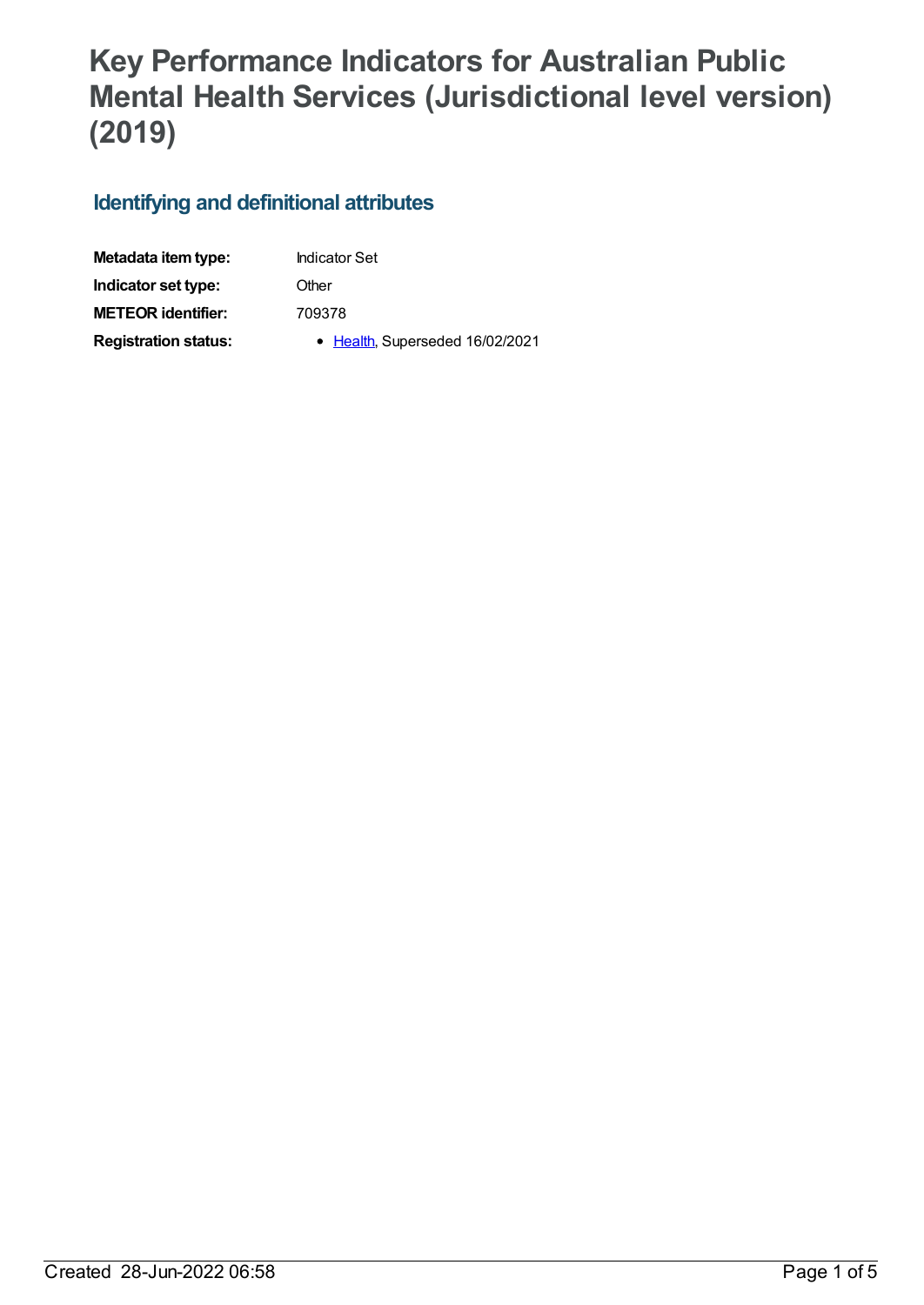**Description:** This indicator set contains the specifications for the 2019 Key Performance Indicators for Australian Public Mental Health Services (Jurisdictional level version) (MHS KPIs).

> These indicator specifications facilitate the supply and publication of jurisdictional level data, which is compiled to form the national view. The specifications are adapted from the related Key [Performance](file:///content/712066) Indicators for Australian Public Mental Health Services (Service level version) (2019), which is an ongoing data development process.

As a key part of the ongoing data development, the key performance indicators are regularly reviewed to ensure they continue to be fit for purpose. At the most recent review (2017) it was agreed one indicator—Outcomes readiness—was no longer required for inclusion in the Jurisdiction level specifications for national reporting. This indicator is included in the Service level version 2015–2017.

The number and data collection period for each indicator is summarised in the table below for reference.

| Indicator<br>number | Indicator name                                                                    | Data set collection<br>period                  |
|---------------------|-----------------------------------------------------------------------------------|------------------------------------------------|
| KPI01               | Change in mental health consumer's<br>clinical outcomes                           | $2017 - 18$                                    |
| <b>KPI02</b>        | Mental health readmissions to hospital                                            | $2017 - 18$                                    |
| <b>KP103</b>        | National Mental Health Service<br>Standards compliance                            | $2017 - 18$                                    |
| <b>KPI04</b>        | Average length of acute mental health<br>inpatient stay                           | $2017 - 18$                                    |
| <b>KPI05</b>        | Average cost per acute mental health<br>admitted patient day                      | $2017 - 18$                                    |
| KP106               | Average treatment days per three-<br>month community mental health care<br>period | $2017 - 18$                                    |
| <b>KP107</b>        | Average cost per community mental<br>health treatment day                         | $2017 - 18$                                    |
| KPI08               | Population access to specialised<br>clinical mental health care                   | $2017 - 18$                                    |
| KP109               | Mental health new client index                                                    | $2017 - 18$                                    |
| <b>KPI10</b>        | Comparative area resources                                                        | Not yet specified<br>for national<br>reporting |
| <b>KPI11</b>        | Pre-admission community mental health<br>care                                     | $2017 - 18$                                    |
| <b>KPI12</b>        | Post-discharge community mental<br>health care                                    | $2017 - 18$                                    |
| <b>KPI13</b>        | Mental health consumer outcomes<br>participation                                  | Not yet specified<br>for national<br>reporting |
| <b>KPI14</b>        | Outcomes readiness                                                                | Removed from the<br>set in 2017                |
| <b>KPI15</b>        | Seclusion rate                                                                    | 2018-19                                        |
| <b>KPI16</b>        | <b>Restraint rate</b>                                                             | 2018-19<br>Added to the set in<br>2018         |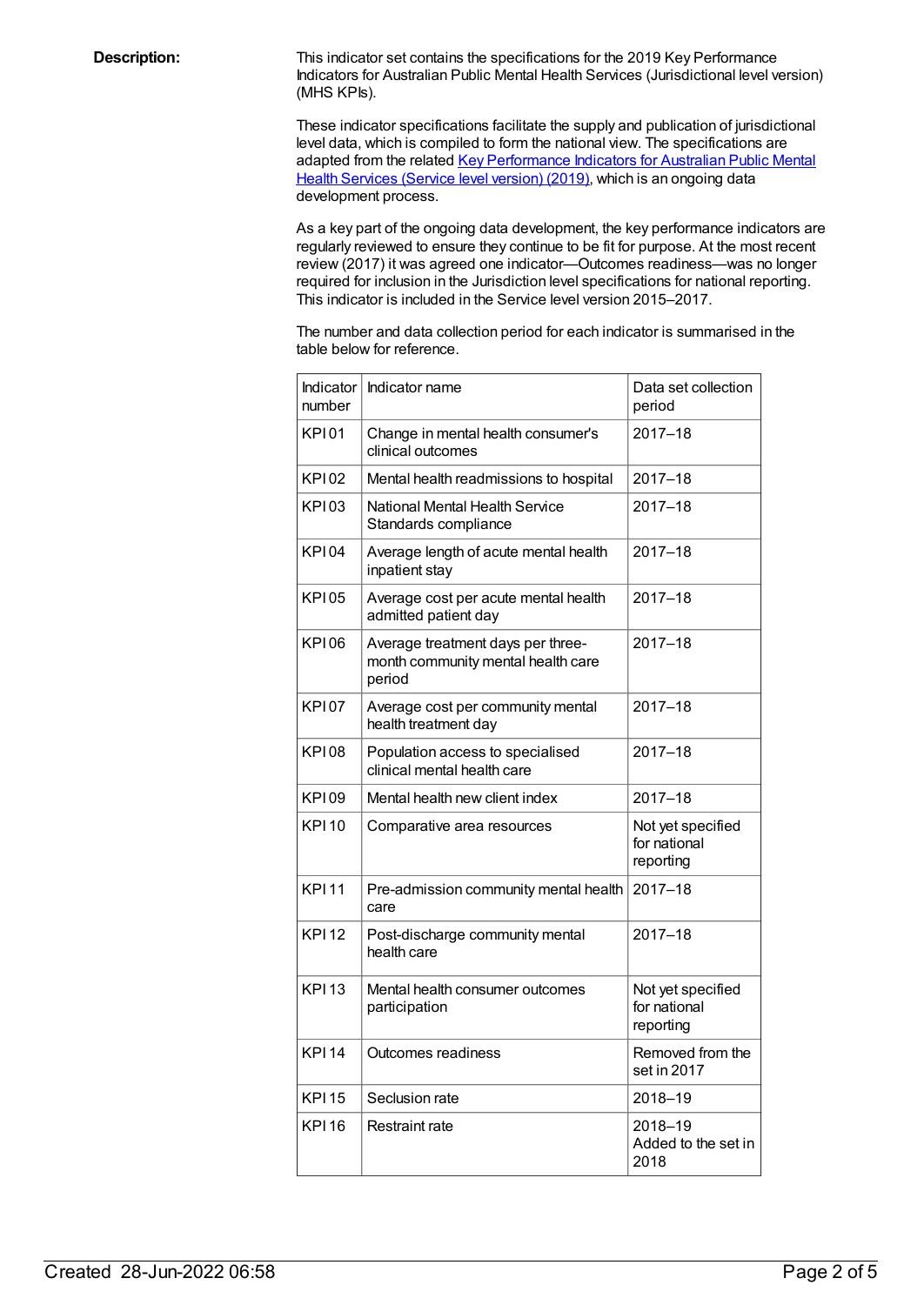## **Relational attributes**

**Related metadata references:** See also Key [Performance](https://meteor.aihw.gov.au/content/709376) Indicators for Australian Public Mental Health Services (2019) • [Health](https://meteor.aihw.gov.au/RegistrationAuthority/12), Superseded 16/02/2021

Supersedes Key [Performance](https://meteor.aihw.gov.au/content/693022) Indicators for Australian Public Mental Health Services (Jurisdictional level version) (2018)

• [Health](https://meteor.aihw.gov.au/RegistrationAuthority/12), Superseded 16/02/2021

Has been superseded by Key [Performance](https://meteor.aihw.gov.au/content/720487) Indicators for Australian Public Mental Health Services (Jurisdictional level version) (2020)

• [Health](https://meteor.aihw.gov.au/RegistrationAuthority/12), Standard 13/01/2021

See also Key [Performance](https://meteor.aihw.gov.au/content/712066) Indicators for Australian Public Mental Health Services (Service level version) (2019)

• [Health](https://meteor.aihw.gov.au/RegistrationAuthority/12), Superseded 16/02/2021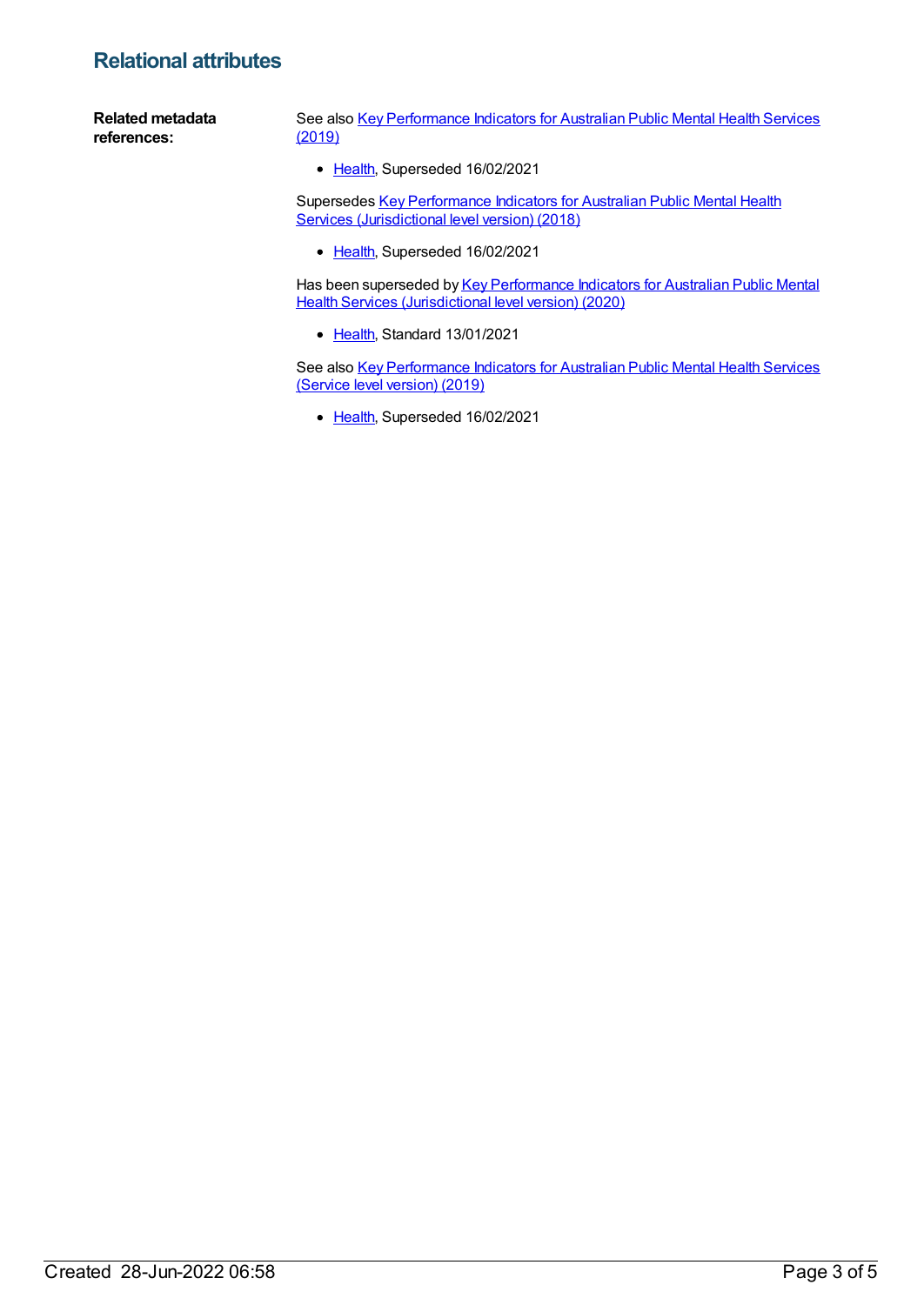**Indicators linked to this Indicator set:**

KPIs for [Australian](https://meteor.aihw.gov.au/content/709398) Public Mental Health Services: PI 01J – Change in mental health consumer's clinical outcomes, 2019 [Health](https://meteor.aihw.gov.au/RegistrationAuthority/12), Superseded 16/02/2021

KPIs for Australian Public Mental Health Services: PI 02J – Mental health [readmissions](https://meteor.aihw.gov.au/content/709394) to hospital, 2019 [Health](https://meteor.aihw.gov.au/RegistrationAuthority/12), Superseded 16/02/2021

KPIs for [Australian](https://meteor.aihw.gov.au/content/709392) Public Mental Health Services: PI 03J – National Mental Health Service Standards compliance, 2019 [Health](https://meteor.aihw.gov.au/RegistrationAuthority/12), Superseded 16/02/2021

KPIs for [Australian](https://meteor.aihw.gov.au/content/709403) Public Mental Health Services: PI 04J – Average length of acute mental health inpatient stay, 2019 [Health](https://meteor.aihw.gov.au/RegistrationAuthority/12), Superseded 16/02/2021

KPIs for [Australian](https://meteor.aihw.gov.au/content/709407) Public Mental Health Services: PI 05J – Average cost per acute mental health admitted patient day, 2019 [Health](https://meteor.aihw.gov.au/RegistrationAuthority/12), Superseded 16/02/2021

KPIs for Australian Public Mental Health Services: PI 06J – Average treatment days per [three-month](https://meteor.aihw.gov.au/content/709400) community mental health care period, 2019 [Health](https://meteor.aihw.gov.au/RegistrationAuthority/12), Superseded 16/02/2021

KPIs for [Australian](https://meteor.aihw.gov.au/content/709405) Public Mental Health Services: PI 07J – Average cost per community mental health treatment day, 2019 [Health](https://meteor.aihw.gov.au/RegistrationAuthority/12), Superseded 16/02/2021

KPIs for Australian Public Mental Health Services: PI 08J – [Population](https://meteor.aihw.gov.au/content/709390) access to specialised clinical mental health care, 2019 [Health](https://meteor.aihw.gov.au/RegistrationAuthority/12), Superseded 16/02/2021

KPIs for [Australian](https://meteor.aihw.gov.au/content/709396) Public Mental Health Services: PI 09J – Mental health new client index, 2019 [Health](https://meteor.aihw.gov.au/RegistrationAuthority/12), Superseded 16/02/2021

KPIs for Australian Public Mental Health Services: PI 11J – [Pre-admission](https://meteor.aihw.gov.au/content/709384) community mental health care, 2019 [Health](https://meteor.aihw.gov.au/RegistrationAuthority/12), Superseded 16/02/2021

KPIs for Australian Public Mental Health Services: PI 12J – [Post-discharge](https://meteor.aihw.gov.au/content/709386) community mental health care, 2019 [Health](https://meteor.aihw.gov.au/RegistrationAuthority/12), Superseded 16/02/2021

KPIs for [Australian](https://meteor.aihw.gov.au/content/709380) Public Mental Health Services: PI 15J – Seclusion rate, 2019 [Health](https://meteor.aihw.gov.au/RegistrationAuthority/12), Superseded 16/02/2021

KPIs for [Australian](https://meteor.aihw.gov.au/content/709382) Public Mental Health Services: PI 16J – Restraint rate, 2019 [Health](https://meteor.aihw.gov.au/RegistrationAuthority/12), Superseded 16/02/2021

## **Collection and usage attributes**